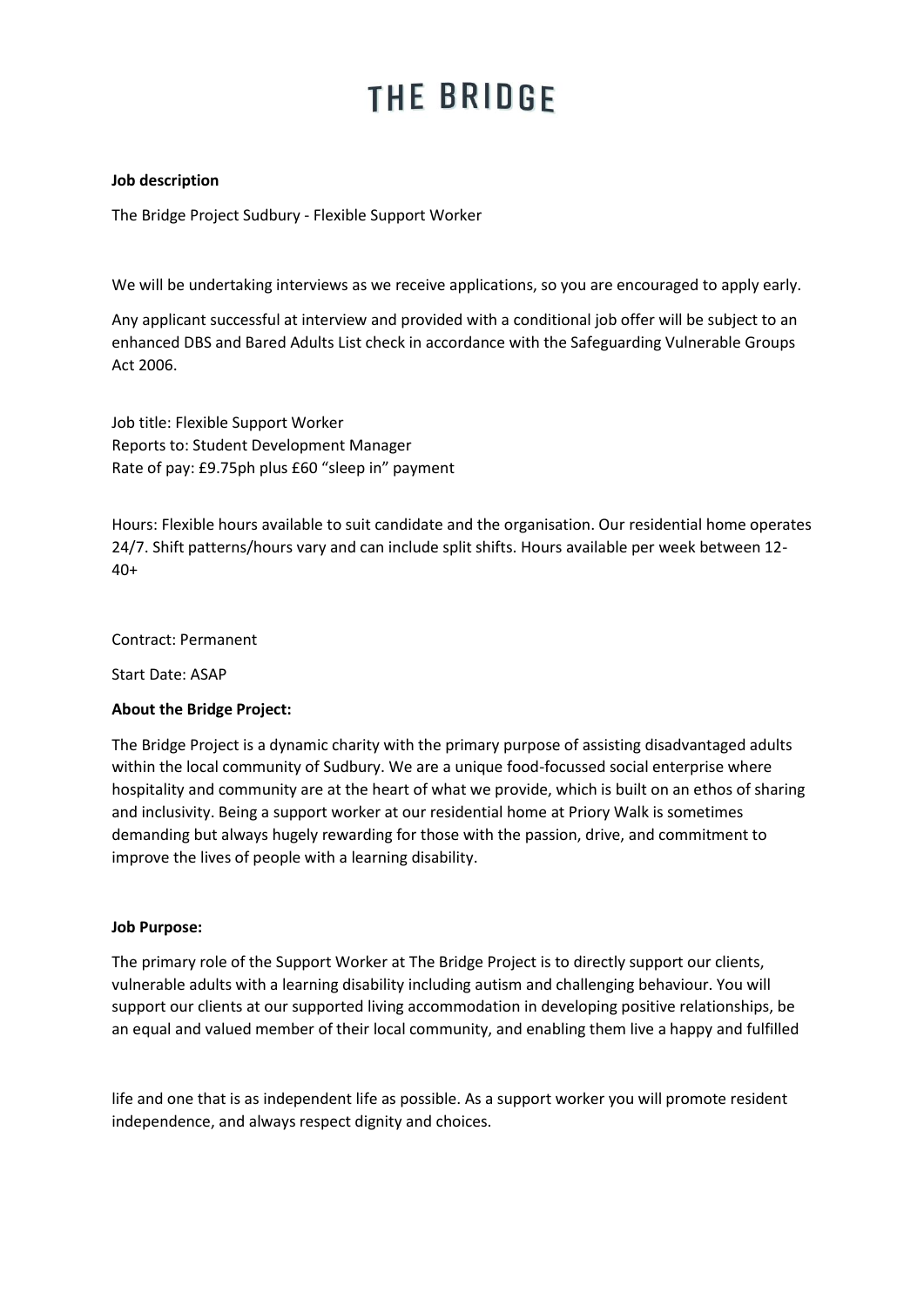# THE BRIDGE

#### **Duties and Responsibilities:**

Support residents with all daily activities in accordance with their individual care plans. Together with the client, regularly review and update their support plan, ensuring it is centred on their needs and aspirations. Our clients have complex needs, including autism and challenging behaviour and experience of accommodating these needs is an essential part of the role.

Maintain accurate care records that reflect current needs and preferences for each resident. Keep accurate records, carrying out all recording and reporting in a person centred, factual manner.

Work in line with Company policies and procedures. Work safely and ensuring contractual and regulatory compliance so our clients can trust, feel safe and have confidence in the support we provide.

Enable our clients to carry out all tasks involved in their daily life. This will include supporting clients with managing their finances and their home, domestic tasks, meal preparation, medication, shopping, attendance at medical and routine appointments. The role is governed by the Safeguarding Vulnerable Adult Groups Act 2006 and our clients may need prompting with some of their personal care but are generally independent with this.

Complete "sleep-in" shifts at our residential home in accordance with your work rota. You will be provided with sleeping facilities. Whilst not usual, you may on occasions be awoken during a "sleep in" to provide assistance to residents. Any time spent working during a "sleep-in" will be recorded and paid at your normal hourly rate of pay proportionate to time worked, which may result in an uplift to the £60 "sleep in" payment.

Supporting clients with making and attending GP and other health appointments.

Be well versed and knowledgeable about all aspects of the National Minimum Standards for Care Homes and Domiciliary Care Agencies; and be monitored, supervised and appraised against the standards set or any relevant or other legislation that supersedes the Care Standards Act 2000.

You will be required to drive/transport our clients to places where they receive personal care or health care Including GP appointments, to day services, and for day trips out.

#### **Quality:**

Work effectively to provide individualised, outcome-focussed support to your customers. You enable them to lead their lead their lives as independently as possible.

Ensure the client is at the heart of everything you do. Ensure that the protection of vulnerable people is your highest priority and ensure you and others protect vulnerable people from abuse.

Develops the service and undertakes personal development through service reviews, performance management processes, attending staff meetings and seeking out learning and development opportunities.